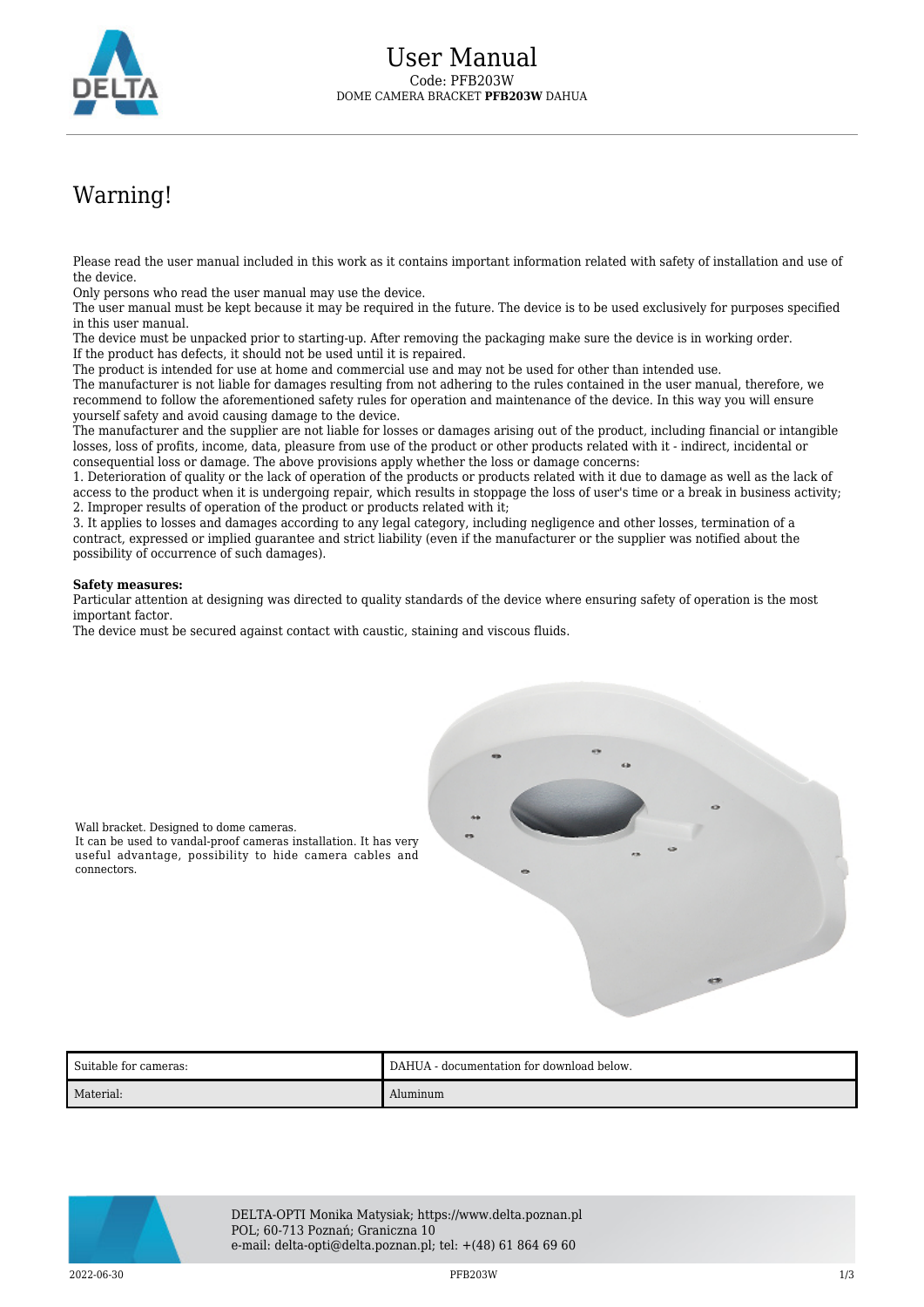

## User Manual Code: PFB203W DOME CAMERA BRACKET **PFB203W** DAHUA

| Color:                | White             |
|-----------------------|-------------------|
| Weight:               | $0.506$ kg        |
| Dimensions:           | 122 x 160 x 76 mm |
| Manufacturer / Brand: | <b>DAHUA</b>      |
| Guarantee:            | 3 years           |

Camera mounting side view:



## Side view:



Wall mounting side view: